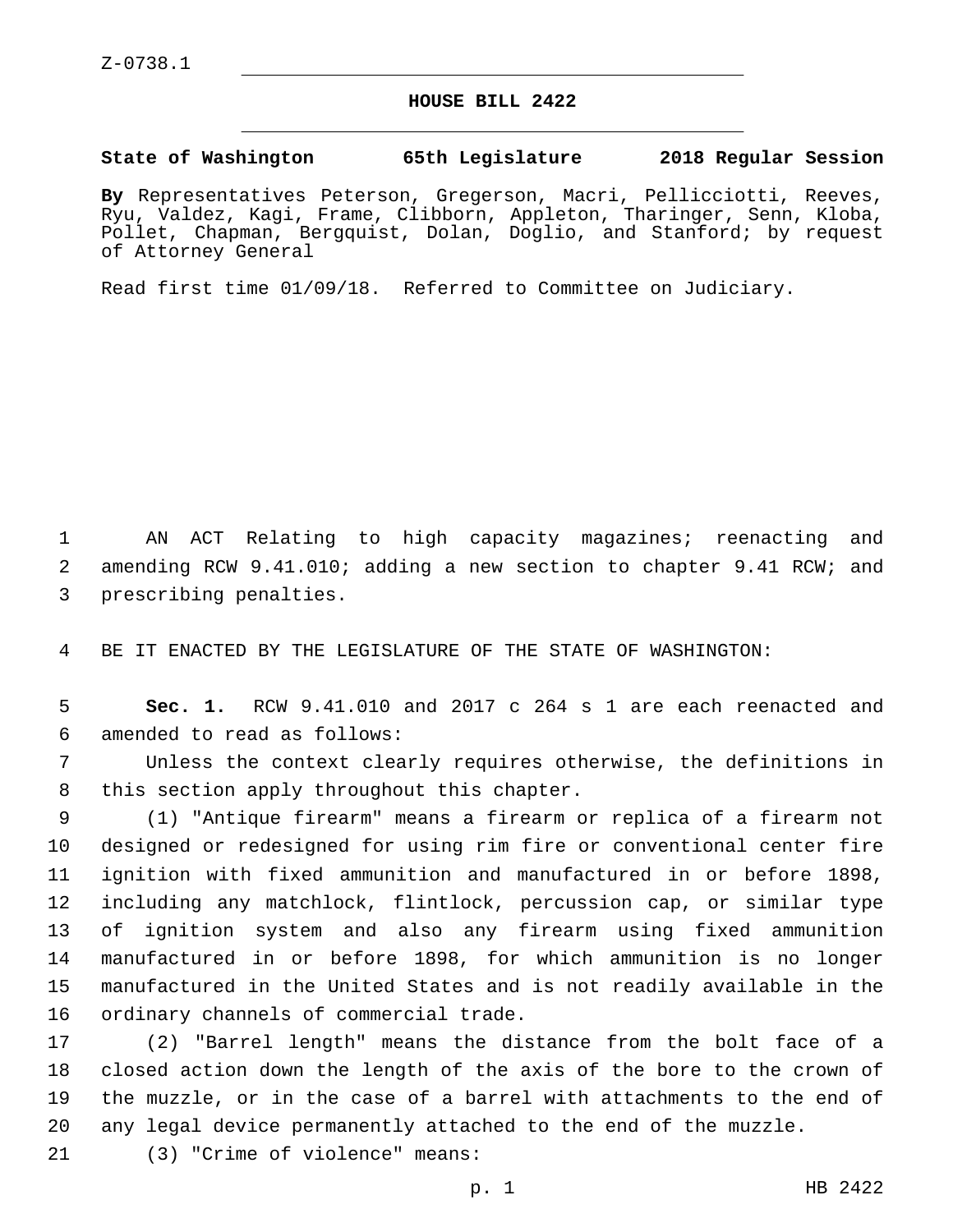(a) Any of the following felonies, as now existing or hereafter amended: Any felony defined under any law as a class A felony or an attempt to commit a class A felony, criminal solicitation of or criminal conspiracy to commit a class A felony, manslaughter in the first degree, manslaughter in the second degree, indecent liberties if committed by forcible compulsion, kidnapping in the second degree, arson in the second degree, assault in the second degree, assault of a child in the second degree, extortion in the first degree, burglary in the second degree, residential burglary, and robbery in the second 10 degree;

 (b) Any conviction for a felony offense in effect at any time prior to June 6, 1996, which is comparable to a felony classified as a crime of violence in (a) of this subsection; and

 (c) Any federal or out-of-state conviction for an offense comparable to a felony classified as a crime of violence under (a) or 16 (b) of this subsection.

 (4) "Curio or relic" has the same meaning as provided in 27 18 C.F.R. Sec. 478.11.

 (5) "Dealer" means a person engaged in the business of selling firearms at wholesale or retail who has, or is required to have, a federal firearms license under 18 U.S.C. Sec. 923(a). A person who does not have, and is not required to have, a federal firearms license under 18 U.S.C. Sec. 923(a), is not a dealer if that person makes only occasional sales, exchanges, or purchases of firearms for the enhancement of a personal collection or for a hobby, or sells all or part of his or her personal collection of firearms.

 (6) "Family or household member" means "family" or "household 28 member" as used in RCW 10.99.020.

 (7) "Felony" means any felony offense under the laws of this state or any federal or out-of-state offense comparable to a felony 31 offense under the laws of this state.

 (8) "Felony firearm offender" means a person who has previously been convicted or found not guilty by reason of insanity in this state of any felony firearm offense. A person is not a felony firearm offender under this chapter if any and all qualifying offenses have been the subject of an expungement, pardon, annulment, certificate, or rehabilitation, or other equivalent procedure based on a finding of the rehabilitation of the person convicted or a pardon, annulment, or other equivalent procedure based on a finding of innocence.

(9) "Felony firearm offense" means:40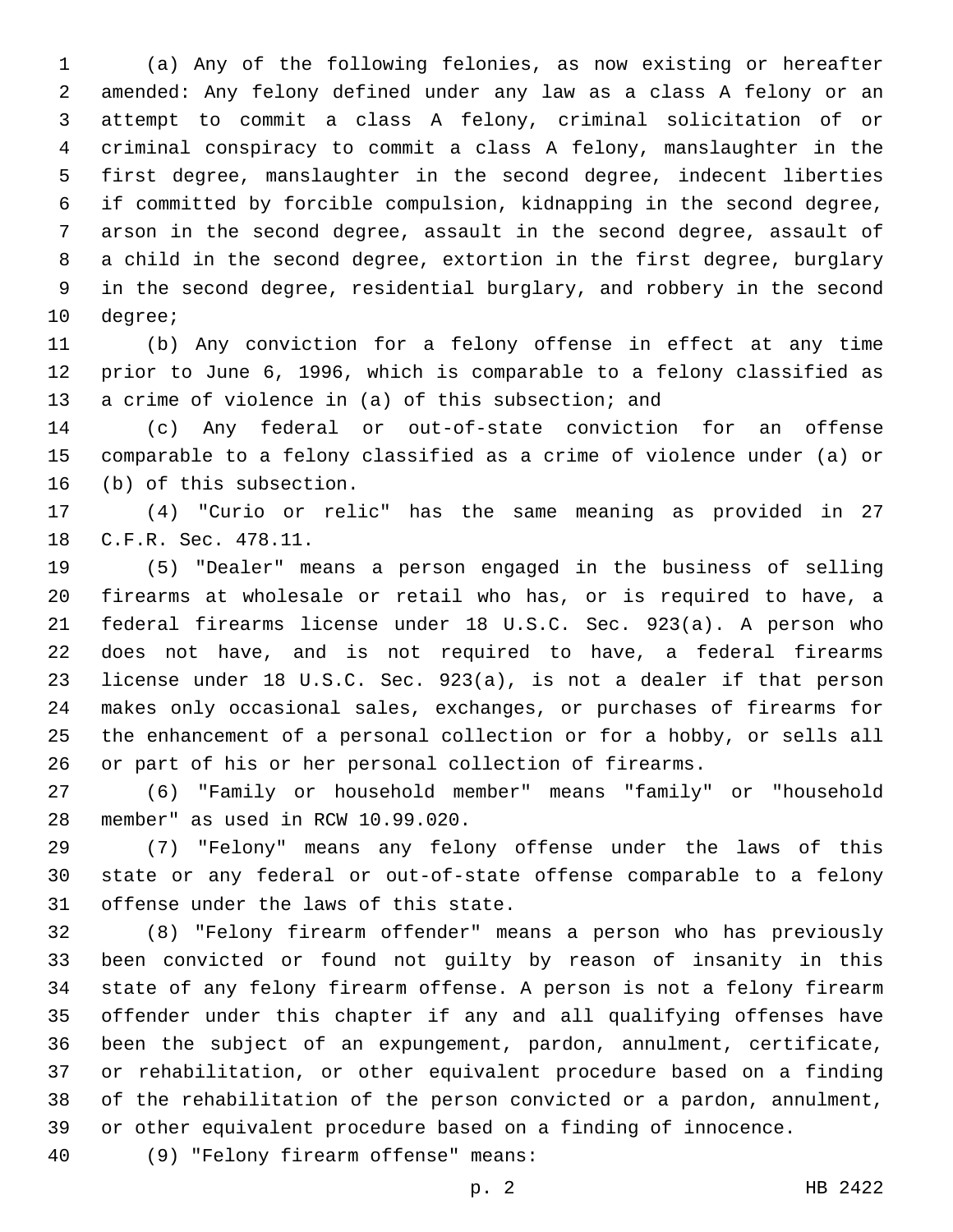- (a) Any felony offense that is a violation of this chapter;
- 2 (b) A violation of RCW 9A.36.045;
- 3 (c) A violation of RCW 9A.56.300;
- (d) A violation of RCW 9A.56.310;4

 (e) Any felony offense if the offender was armed with a firearm 6 in the commission of the offense.

 (10) "Firearm" means a weapon or device from which a projectile or projectiles may be fired by an explosive such as gunpowder. "Firearm" does not include a flare gun or other pyrotechnic visual distress signaling device, or a powder-actuated tool or other device designed solely to be used for construction purposes.

12 (11) "Gun" has the same meaning as firearm.

 (12) "Large capacity magazine" means an ammunition feeding device with the capacity to accept more than ten rounds of ammunition, or 15 any conversion kit, part, or combination of parts, from which such a device can be assembled if those parts are in the possession or under 17 the control of the same person, but shall not be construed to include any of the following:

 (a) An ammunition feeding device that has been permanently 20 altered so that it cannot accommodate more than ten rounds of ammunition;

(b) A twenty-two caliber tube ammunition feeding device; or

 (c) A tubular magazine that is contained in a lever-action 24 firearm.

 (13) "Law enforcement officer" includes a general authority Washington peace officer as defined in RCW 10.93.020, or a specially commissioned Washington peace officer as defined in RCW 10.93.020. "Law enforcement officer" also includes a limited authority Washington peace officer as defined in RCW 10.93.020 if such officer is duly authorized by his or her employer to carry a concealed 31 pistol.

 (( $+13$ ))) (14) "Lawful permanent resident" has the same meaning afforded a person "lawfully admitted for permanent residence" in 8 U.S.C. Sec. 1101(a)(20).34

  $((+14))$   $(15)$  "Licensed collector" means a person who is 36 federally licensed under 18 U.S.C. Sec. 923(b).

 ( $(\overline{+15})$ )  $(16)$  "Licensed dealer" means a person who is federally 38 licensed under 18 U.S.C. Sec. 923(a).

39 (((+16))) (17) "Loaded" means:

(a) There is a cartridge in the chamber of the firearm;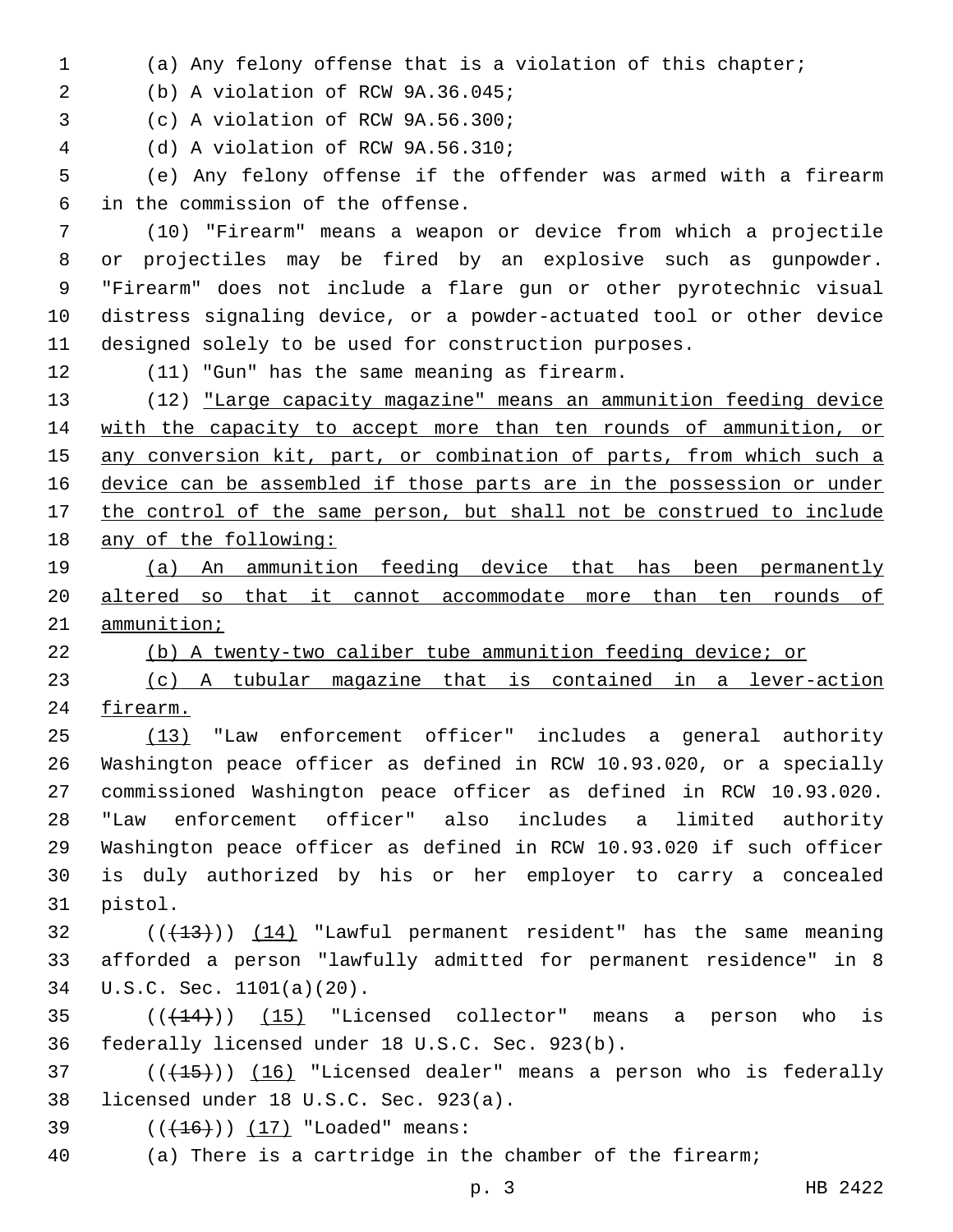(b) Cartridges are in a clip that is locked in place in the 2 firearm;

 (c) There is a cartridge in the cylinder of the firearm, if the 4 firearm is a revolver;

 (d) There is a cartridge in the tube or magazine that is inserted in the action; or6

 (e) There is a ball in the barrel and the firearm is capped or 8 primed if the firearm is a muzzle loader.

 $((+17))$   $(18)$  "Machine gun" means any firearm known as a machine gun, mechanical rifle, submachine gun, or any other mechanism or instrument not requiring that the trigger be pressed for each shot and having a reservoir clip, disc, drum, belt, or other separable mechanical device for storing, carrying, or supplying ammunition which can be loaded into the firearm, mechanism, or instrument, and fired therefrom at the rate of five or more shots per second.

16  $((+18))$  (19) "Nonimmigrant alien" means a person defined as such 17 in 8 U.S.C. Sec. 1101(a)(15).

18  $((+19))$  (20) "Person" means any individual, corporation, company, association, firm, partnership, club, organization, society, 20 joint stock company, or other legal entity.

 ( $(420)$ ))  $(21)$  "Pistol" means any firearm with a barrel less than sixteen inches in length, or is designed to be held and fired by the 23 use of a single hand.

 ( $(\frac{21}{2})$ ) (22) "Rifle" means a weapon designed or redesigned, made or remade, and intended to be fired from the shoulder and designed or redesigned, made or remade, and intended to use the energy of the explosive in a fixed metallic cartridge to fire only a single projectile through a rifled bore for each single pull of the trigger.

 $((+22))$   $(23)$  "Sale" and "sell" mean the actual approval of the delivery of a firearm in consideration of payment or promise of 31 payment.

32 (( $(23)$ )) (24) "Secure gun storage" means a safe, gun safe, gun case, lock box, or other device that is designed to be or can be used to store a firearm and that is designed to be unlocked only by means 35 of a key, combination, or other similar means, and that is constructed of such quality workmanship and material that it cannot be pried open or easily removed or defeated.

 (25) "Serious offense" means any of the following felonies or a felony attempt to commit any of the following felonies, as now 40 existing or hereafter amended: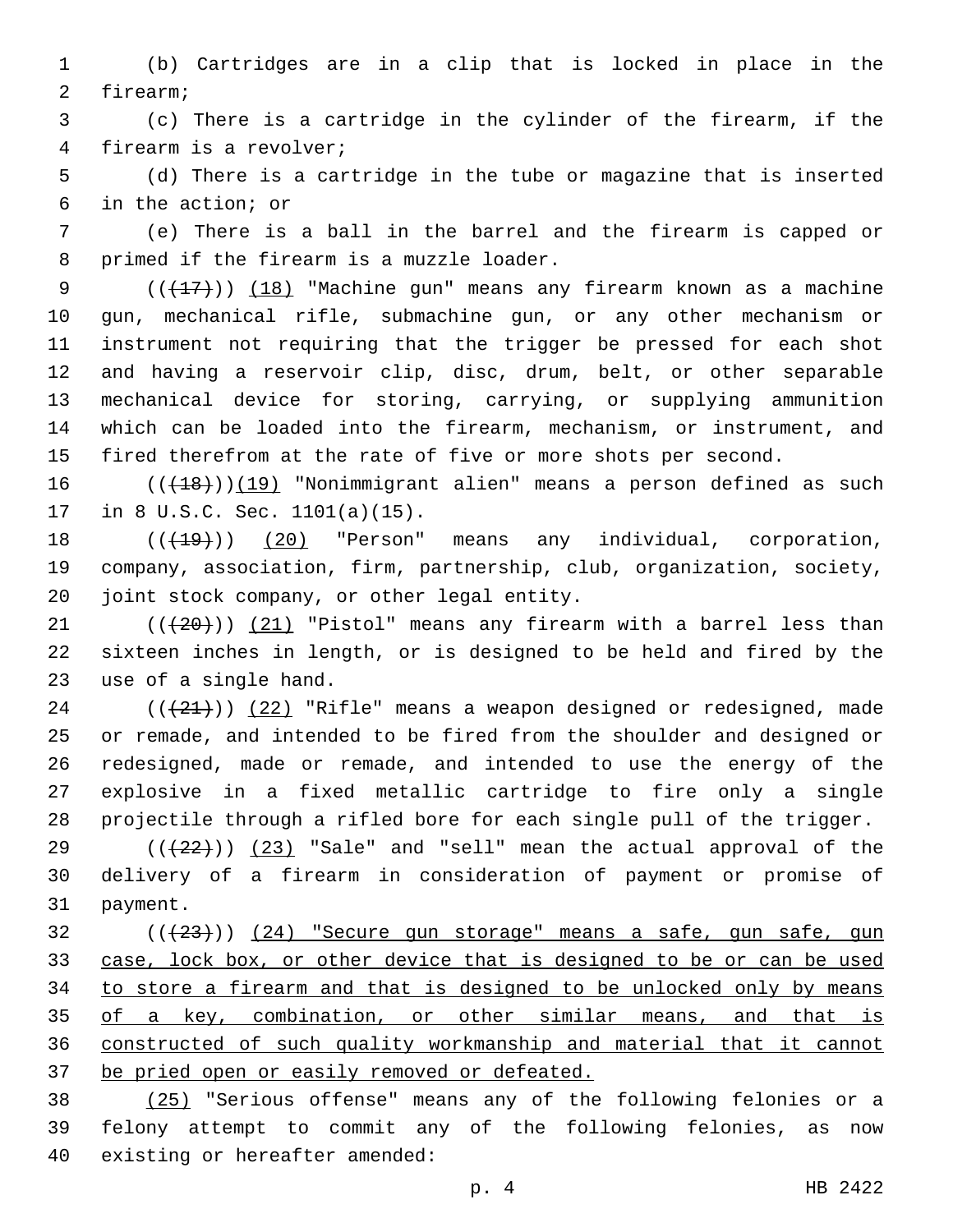- 
- 1 (a) Any crime of violence;

 (b) Any felony violation of the uniform controlled substances act, chapter 69.50 RCW, that is classified as a class B felony or that has a maximum term of imprisonment of at least ten years;

- 5 (c) Child molestation in the second degree;
- (d) Incest when committed against a child under age fourteen;
- 7 (e) Indecent liberties;
- 8 (f) Leading organized crime;
- (g) Promoting prostitution in the first degree;
- 10 (h) Rape in the third degree;
- 11 (i) Drive-by shooting;
- 12 (j) Sexual exploitation;

 (k) Vehicular assault, when caused by the operation or driving of a vehicle by a person while under the influence of intoxicating liquor or any drug or by the operation or driving of a vehicle in a 16 reckless manner;

 (l) Vehicular homicide, when proximately caused by the driving of any vehicle by any person while under the influence of intoxicating liquor or any drug as defined by RCW 46.61.502, or by the operation 20 of any vehicle in a reckless manner;

 (m) Any other class B felony offense with a finding of sexual motivation, as "sexual motivation" is defined under RCW 9.94A.030;

 (n) Any other felony with a deadly weapon verdict under RCW 9.94A.825;24

 (o) Any felony offense in effect at any time prior to June 6, 1996, that is comparable to a serious offense, or any federal or out- of-state conviction for an offense that under the laws of this state would be a felony classified as a serious offense; or

(p) Any felony conviction under RCW 9.41.115.

 $((+24))$   $(26)$  "Short-barreled rifle" means a rifle having one or more barrels less than sixteen inches in length and any weapon made from a rifle by any means of modification if such modified weapon has 33 an overall length of less than twenty-six inches.

 ( $(\frac{25}{1})$ ) (27) "Short-barreled shotqun" means a shotqun having one or more barrels less than eighteen inches in length and any weapon made from a shotgun by any means of modification if such modified weapon has an overall length of less than twenty-six inches.

38  $((+26))$   $(28)$  "Shotgun" means a weapon with one or more barrels, designed or redesigned, made or remade, and intended to be fired from the shoulder and designed or redesigned, made or remade, and intended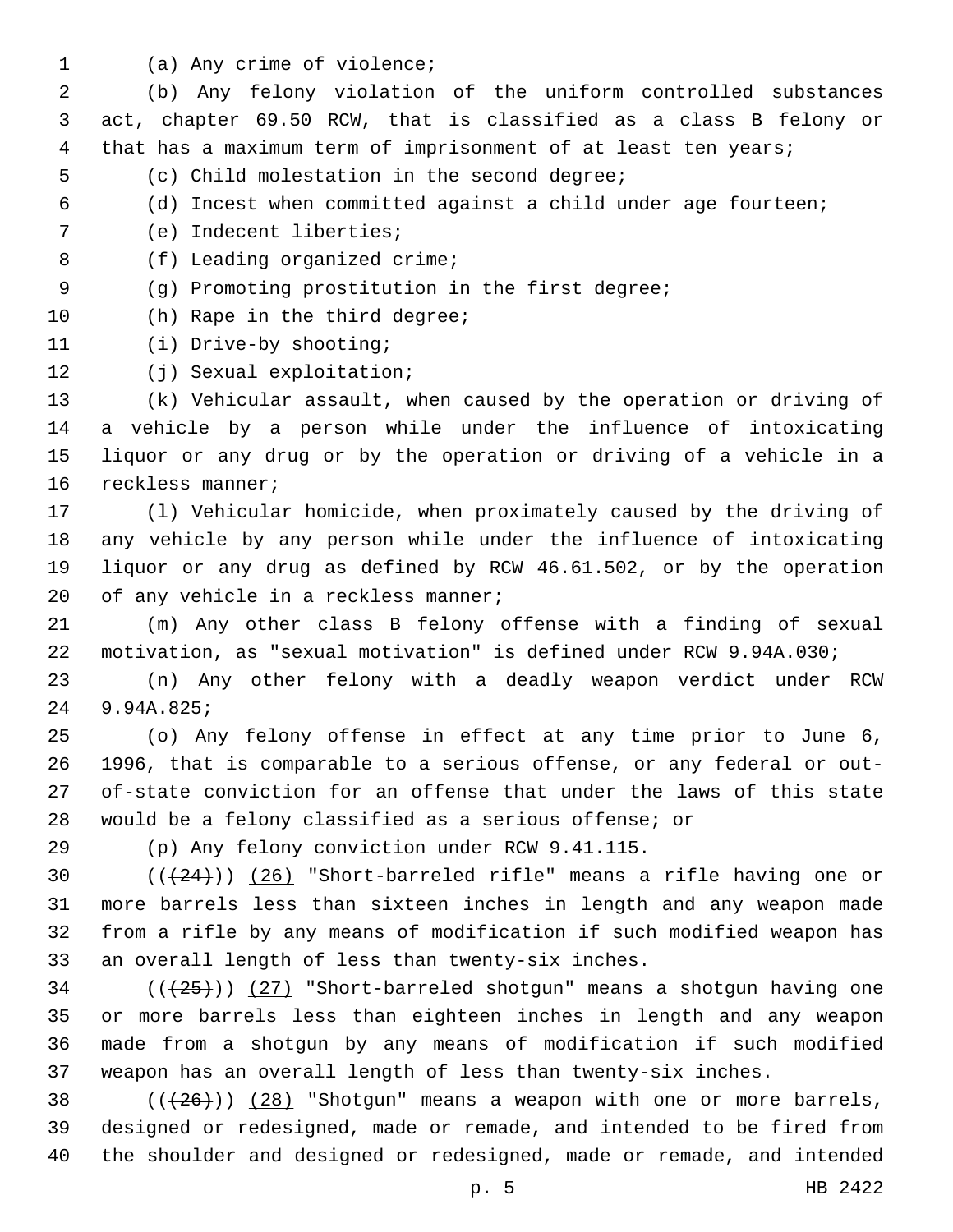to use the energy of the explosive in a fixed shotgun shell to fire through a smooth bore either a number of ball shot or a single 3 projectile for each single pull of the trigger.

 (( $\left(\frac{27}{1}\right)$ ) (29) "Transfer" means the intended delivery of a firearm to another person without consideration of payment or promise of payment including, but not limited to, gifts and loans. "Transfer" does not include the delivery of a firearm owned or leased by an entity licensed or qualified to do business in the state of Washington to, or return of such a firearm by, any of that entity's employees or agents, defined to include volunteers participating in an honor guard, for lawful purposes in the ordinary course of 12 business.

13 (( $(28)$ )) (30) "Unlicensed person" means any person who is not a 14 licensed dealer under this chapter.

 NEW SECTION. **Sec. 2.** A new section is added to chapter 9.41 RCW 16 to read as follows:

 (1) No person in this state may manufacture, possess, distribute, import, transfer, sell, offer for sale, purchase, or otherwise transfer any large capacity magazine except as authorized in this 20 section.

 (2) Subsection (1) of this section does not apply to any of the 22 following:

 (a) The possession of a large capacity magazine by a person who legally possessed the large capacity magazine on the effective date of this section, or possession of a large capacity magazine by a person who, on or after the effective date of this section, acquires possession of the large capacity magazine by operation of law upon the death of the former owner who was in legal possession of the large capacity magazine, provided the person in possession of the large capacity magazine can establish such provenance. A person who legally possesses a large capacity magazine under this subsection (2)(a) may not sell or transfer the magazine to any other person in this state other than to a licensed dealer, to a federally licensed gunsmith for the purpose of service or repair, or to a law enforcement agency for the purpose of permanently relinquishing the 36 large capacity magazine;

 (b) Any government officer, agent, or employee, member of the armed forces of the United States or the state of Washington, or law enforcement officer, to the extent that such person is otherwise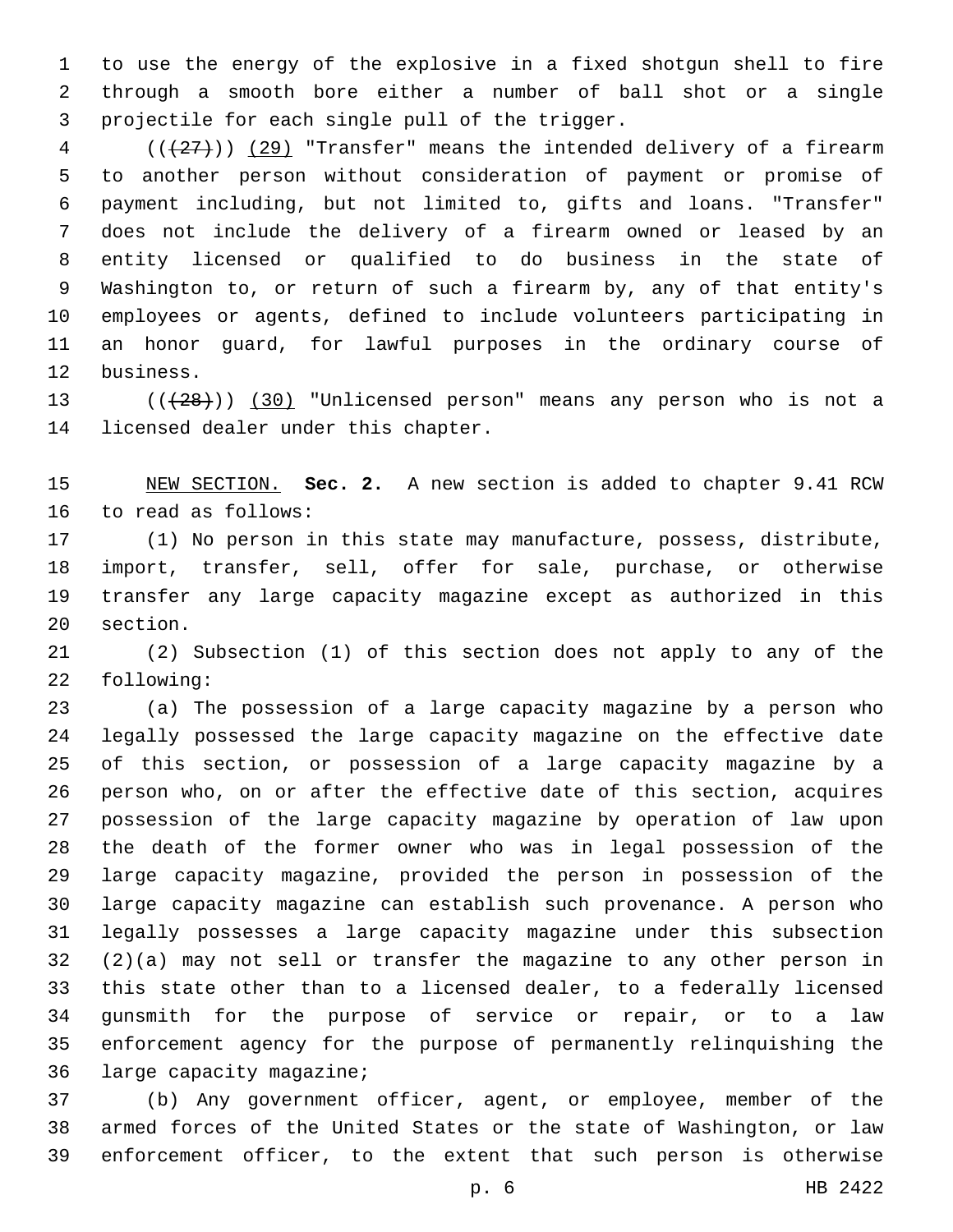authorized to acquire or possess a large capacity magazine and does so while acting within the scope of his or her duties;

 (c) The manufacture, offering for sale, sale, importation, or transfer of a large capacity magazine by a licensed firearms manufacturer for the purposes of sale to any branch of the armed forces of the United States or the state of Washington, or to a law enforcement agency in this state for use by that agency or its 8 employees;

 (d) The possession, offering for sale, sale, importation, or transfer of a large capacity magazine by a dealer that is properly licensed under federal and state law for the purpose of sale to any branch of the armed forces of the United States or the state of Washington, or to a law enforcement agency in this state for use by 14 that agency or its employees for law enforcement purposes;

 (e) The possession, offering for sale, sale, importation, or transfer of a large capacity magazine by a dealer that is properly licensed under federal and state law where the dealer acquires the large capacity magazine from a person legally authorized to possess or transfer the large capacity magazine under (a) of this subsection for the purpose of selling or transferring the large capacity magazine to a person who does not reside in this state;

 (f) The transfer to and possession of a legally possessed large capacity magazine by a federally licensed gunsmith for the purposes of service or repair, and the return of the large capacity magazine 25 to the lawful owner;

 (g) The possession, offering for sale, sale, importation, or transfer of a large capacity magazine for the purpose of permanently relinquishing it to a law enforcement agency in this state;

 (h) The importation or possession of a large capacity magazine for the purpose of lawfully participating in a sporting event officially sanctioned by a club or organization established in whole 32 or in part for the purpose of sponsoring sport shooting events;

 (i) The possession, importation, purchase, or transfer of a large capacity magazine by marshals, sheriffs, prison or jail wardens or their deputies, or other law enforcement officers of this or another state while acting within the scope of their duties, including such possession while not on duty, but specifically authorized by command staff and necessary for the performance of such duties;

 (j) The possession of a large capacity magazine by law enforcement officers retired for service or physical disabilities,